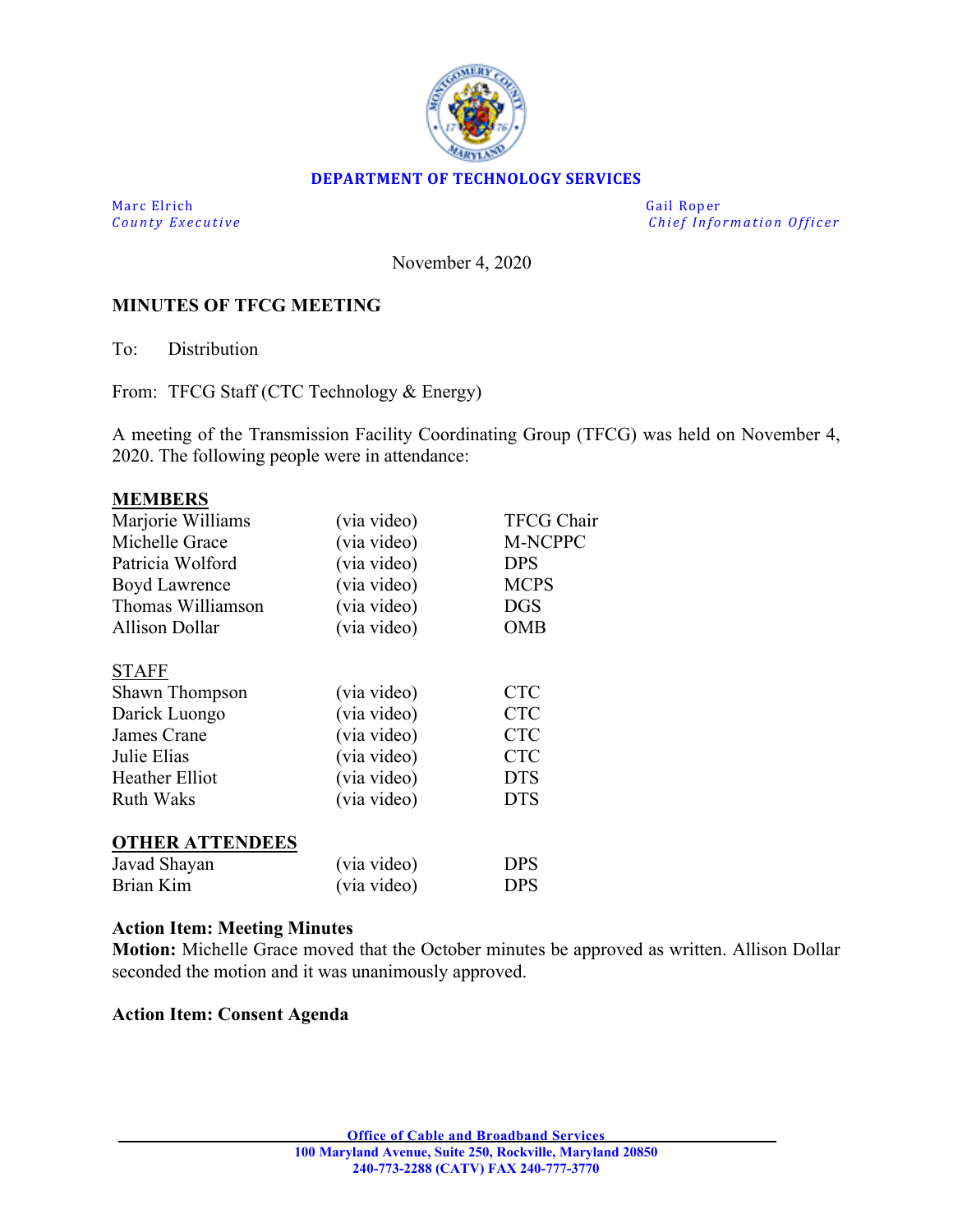Minutes of TFCG Meeting Held November 4, 2020 Page 2 of 4

## **Consent Agenda**

*1. Application Number:* 2020081231 *Type:* Minor Modification *Received(date):*8/0/2020

 *Revised:* 10/08/2020  *Revised:* 10/20/2020 *Revised*: 10/26/2020

*Applicant:* Jacobs on behalf of AT&T Wireless

*Full Corporate Name of the Facility Owner:* New Cingular Wireless PCS, LLC *Site Name/Location:* Super Fresh Shopping Ctr.*/*13830 Georgia Ave, Silver Spring *Zoning Standard:* CR-2.25 *Property Owner:* Democracy Associates *Description:* Remove (3) existing antennas. Attach (3) antennas and (3) RRHs at 108' on

a 115' monopole.

*Tower Coordinator Recommendation:* Recommended. Recommendation is subject to compliance with all applicable laws.

[https://montgomerycountytfcg.s3.amazonaws.com/Applications/MC2020081231+Applic](https://montgomerycountytfcg.s3.amazonaws.com/Applications/MC2020081231+Application.pdf) [ation.pdf](https://montgomerycountytfcg.s3.amazonaws.com/Applications/MC2020081231+Application.pdf)

*2. Application Number:* 2020081236 *Type:* Minor Modification *Received(date):* 8/09/2020 *Revised:* 10/08/2020  *Revised:* 10/22/2020

*Applicant:* Jacobs on behalf of AT&T Wireless

*Full Corporate Name of the Facility Owner:* New Cingular Wireless PCS, LLC *Site Name/Location:* Democracy Center*/*6903 Rockledge Dr, Bethesda *Zoning Standard:* CR-1.5 *Property Owner:* Democracy Associates

**Description:** Remove (12) antennas. Attach (6) antennas and (24) RRHs at 200' on a 185' building..

*Tower Coordinator Recommendation:* Recommended. Recommendation is subject to compliance with all applicable laws.

[https://montgomerycountytfcg.s3.amazonaws.com/Applications/MC2020081236+Applic](https://montgomerycountytfcg.s3.amazonaws.com/Applications/MC2020081236+Applications.pdf) [ations.pdf](https://montgomerycountytfcg.s3.amazonaws.com/Applications/MC2020081236+Applications.pdf)

*3. Application Number:* 2020081243 *Type:* Minor Modification *Received(date):*8/14/2020 *Revised:* 10/08/2020

 *Revised:* 10/20/2020 *Revised*: 10/27/2020

*Applicant:* Jacobs on behalf of AT&T Wireless

*Full Corporate Name of the Facility Owner:* New Cingular Wireless PCS, LLC *Site Name/Location:* Silver Spring Towers*/*816 Easley St, Silver Spring *Zoning Standard:* CR-1.5 *Property Owner:* Silver Spring Towers Apts LLC **Description:** Remove (9) antennas. Attach (6) antennas and (9) RRHs at 161' on a 141' building.

*Tower Coordinator Recommendation:* Recommended. Recommendation is subject to compliance with all applicable laws.

[https://montgomerycountytfcg.s3.amazonaws.com/Applications/MC2020081243+Applic](https://montgomerycountytfcg.s3.amazonaws.com/Applications/MC2020081243+Application.pdf) [ation.pdf](https://montgomerycountytfcg.s3.amazonaws.com/Applications/MC2020081243+Application.pdf)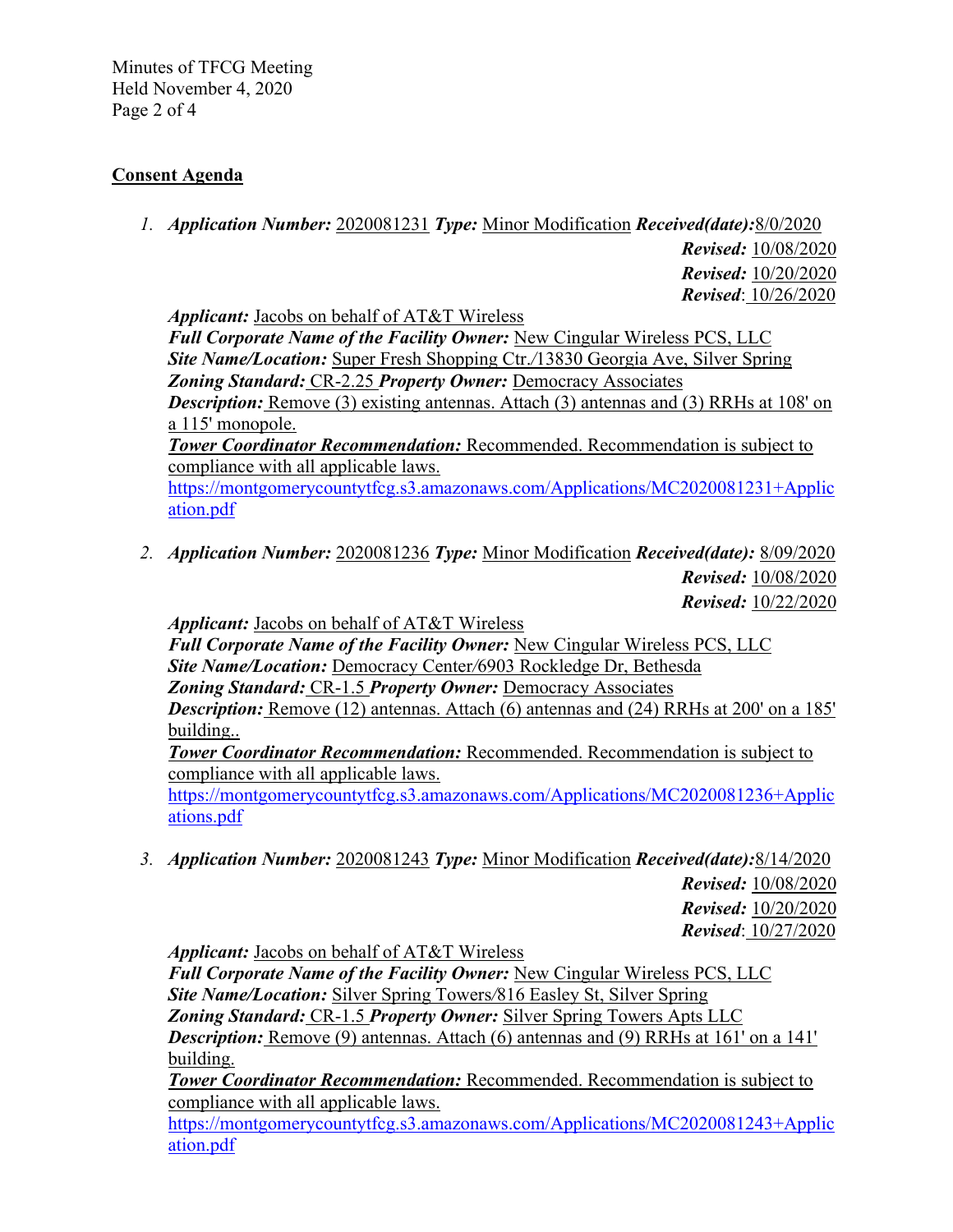Minutes of TFCG Meeting Held November 4, 2020 Page 3 of 4

> *4. Application Number:* 2020091259 *Type:* Minor Modification *Received (date):* 9/15/2020 *Revised:* 9/25/2020 *Revised:*10/25/2020

*Applicant:* Smartlink Group on behalf of AT&T Wireless *Full Corporate Name of the Facility Owner:* New Cingular Wireless PCS, LLC *Site Name/Location:* AT&T Long Line Tower*/*12419 Middlebrook Rd,Germantown *Zoning Standard:* IM-2.5 *Property Owner:* American Tower Inc. *Description:* Remove (2) antennas and (15) RRH. Attach (2) antennas and (12) RRH at 102' on a 125'. *Tower Coordinator Recommendation:* Recommended. Recommendation is subject to compliance with all applicable laws. [https://montgomerycountytfcg.s3.amazonaws.com/Applications/MC2020091259+Applic](https://montgomerycountytfcg.s3.amazonaws.com/Applications/MC2020091259+Application.pdf) [ation.pdf](https://montgomerycountytfcg.s3.amazonaws.com/Applications/MC2020091259+Application.pdf)

*5. Application Number:* 2020091277 *Type:* Minor Modification *Received (date):* 9/23/2020 *Revised:* 10/08/2020

 *Revised:* 10/20/2020

*Applicant:* Jacobs on behalf of AT&T Wireless

*Full Corporate Name of the Facility Owner:* New Cingular Wireless PCS, LLC *Site Name/Location:* Silver Spring VFD*/*111 University Blvd East,Silver Spring *Zoning Standard:* R-60 *Property Owner:* Silver Spring VFD

*Description:* Remove (3) antennas. Attach (3) antennas and (6) RRHs at 68' on a 73' building.

*Tower Coordinator Recommendation:* Recommended. Recommendation is subject to compliance with all applicable laws.

[https://montgomerycountytfcg.s3.amazonaws.com/Applications/MC2020091277+Applic](https://montgomerycountytfcg.s3.amazonaws.com/Applications/MC2020091277+Application.pdf) [ation.pdf](https://montgomerycountytfcg.s3.amazonaws.com/Applications/MC2020091277+Application.pdf)

*6. Application Number:* 2020101296 *Type:* Minor Modification *Received (date):* 10/6/2020 *Revised:* 10/12/2020

*Applicant:* NB+C on behalf of T-Mobile *Site Name/Location:* National Capital Area */*9190 Rockville Pike, Bethesda *Zoning Standard:* R-60 *Property Owner:* 16801 National Capital Area Boy Scouts LLC *Description:* Remove (3) antennas and (3) RRHs. Attach (6) antennas and (6) RRHs at 55' on a 45.6' building. *Tower Coordinator Recommendation:* Not Recommended.

[https://montgomerycountytfcg.s3.amazonaws.com/Applications/MC2020101296+Applic](https://montgomerycountytfcg.s3.amazonaws.com/Applications/MC2020101296+Application.pdf) [ation.pdf](https://montgomerycountytfcg.s3.amazonaws.com/Applications/MC2020101296+Application.pdf)

*7. Application Number:* 2020101297 *Type:* Minor Modification *Received (date):*10/6/2020 *Revised:* 10/12/2020

*Applicant:* Crown Castle on behalf of T-Mobile *Site Name/Location:* Lloyd Property*/*21410 Beallsville Rd, Dickerson *Zoning Standard:* AR *Property Owner:* Lloyd. Max T Et All